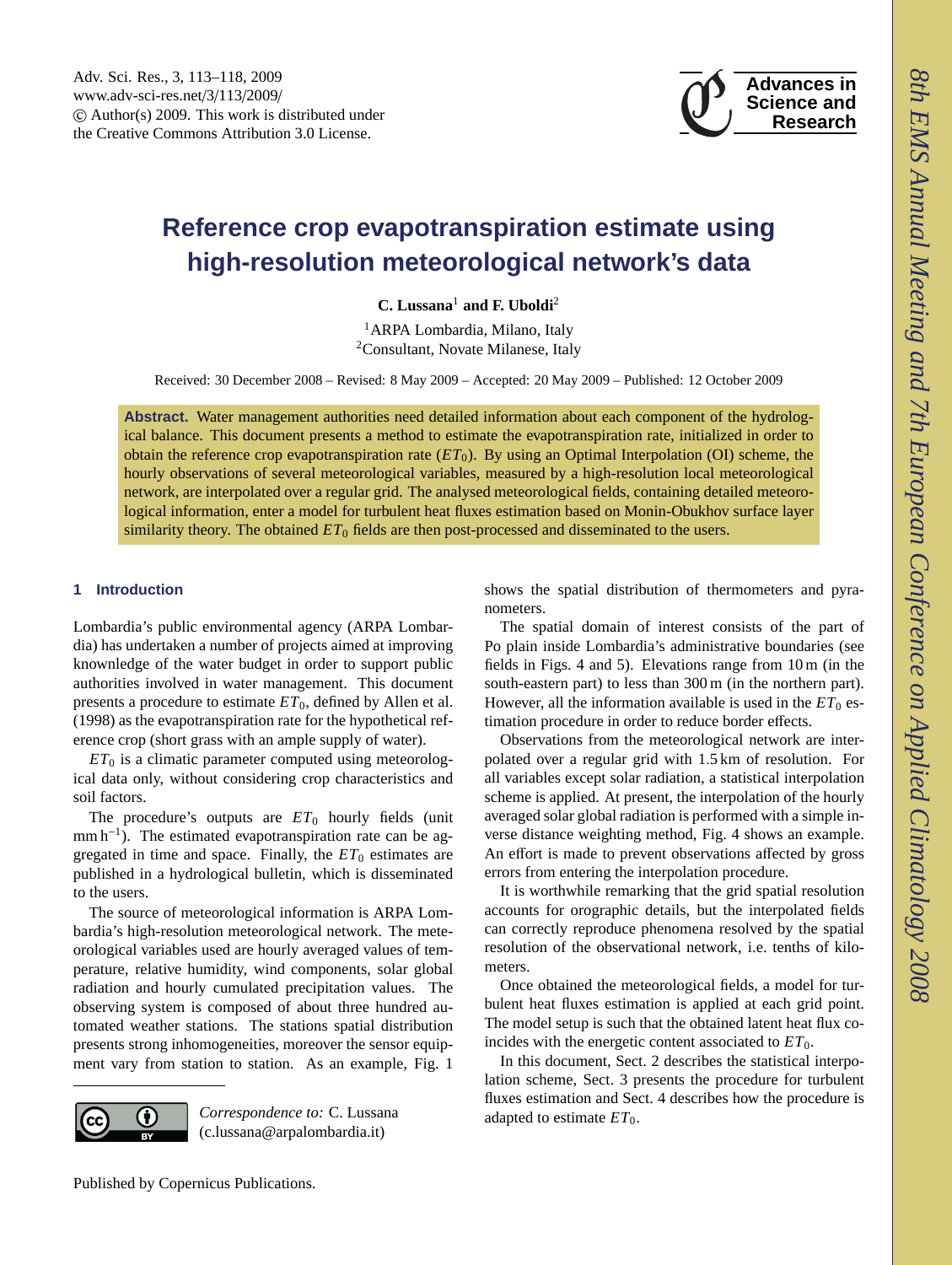

<span id="page-1-0"></span>**Figure 1.** Orography and station locations in the Lombardia domain. Triangles: thermometers. Circles: pyranometers. The bold black line is the administrative boundary. The inset shows the geographical location of Lombardia, longitude 8.5 to  $11.5^{\circ} E$ , latitude 44.6 to 45.7° *N* <sup>44</sup>.6 to 45.<sup>7</sup> ◦ *N*

## <span id="page-1-1"></span>**2 Statistical interpolation**

The statistical interpolation scheme is an implementation of the Optimal Interpolation (OI; [Gandin,](#page-4-2) [1963\)](#page-4-2). OI produces the best (in the sense of minimum analysis error variance), linear, unbiased estimate of the atmospheric field. The statistical interpolation scheme is applied to hourly averaged values of temperature, relative humidity, wind and to hourly cumulated precipitation values. OI filters out the unresolved spatial scales. OI schemes often use a model-derived first guess, but the implementation reported here uses a background field built by observations detrending, thus the presented OI implementations are model-independent. Figure [2](#page-1-2) shows temperature and relative humidity fields.

The description of the OI implementation for temperature and relative humidity can be found in [Uboldi et al.](#page-5-0) [\(2008\)](#page-5-0) while in [Lussana et al.](#page-4-3) [\(2009\)](#page-4-3) the application to other variables is discussed and several test cases are reported. At present, with respect to that work, here the OI implementation for precipitation uses raingauges measurements only, without the integration of radar-derived precipitation esti-



<span id="page-1-2"></span>**Figure 2.** 28 July 2006, 18:00 UTC+1. Top: temperature (°C). Bottom: relative humidity (%).

mates. The background field is set to zero everywhere and the OI parameters maintain the analysis field as close as possible to the observations: an example is shown in Fig. [3.](#page-2-3) The precipitation analysis plays an important role in the  $ET_0$  estimation procedure, but only as a trigger: where the analyzed field of precipitation has a value greater than  $1 \text{ mm h}^{-1}$  the  $ET_0$  value is not computed. In the future, the integration of raingauges with radar-derived precipitation estimates will allow a better definition of the portion of the domain not interested by precipitation.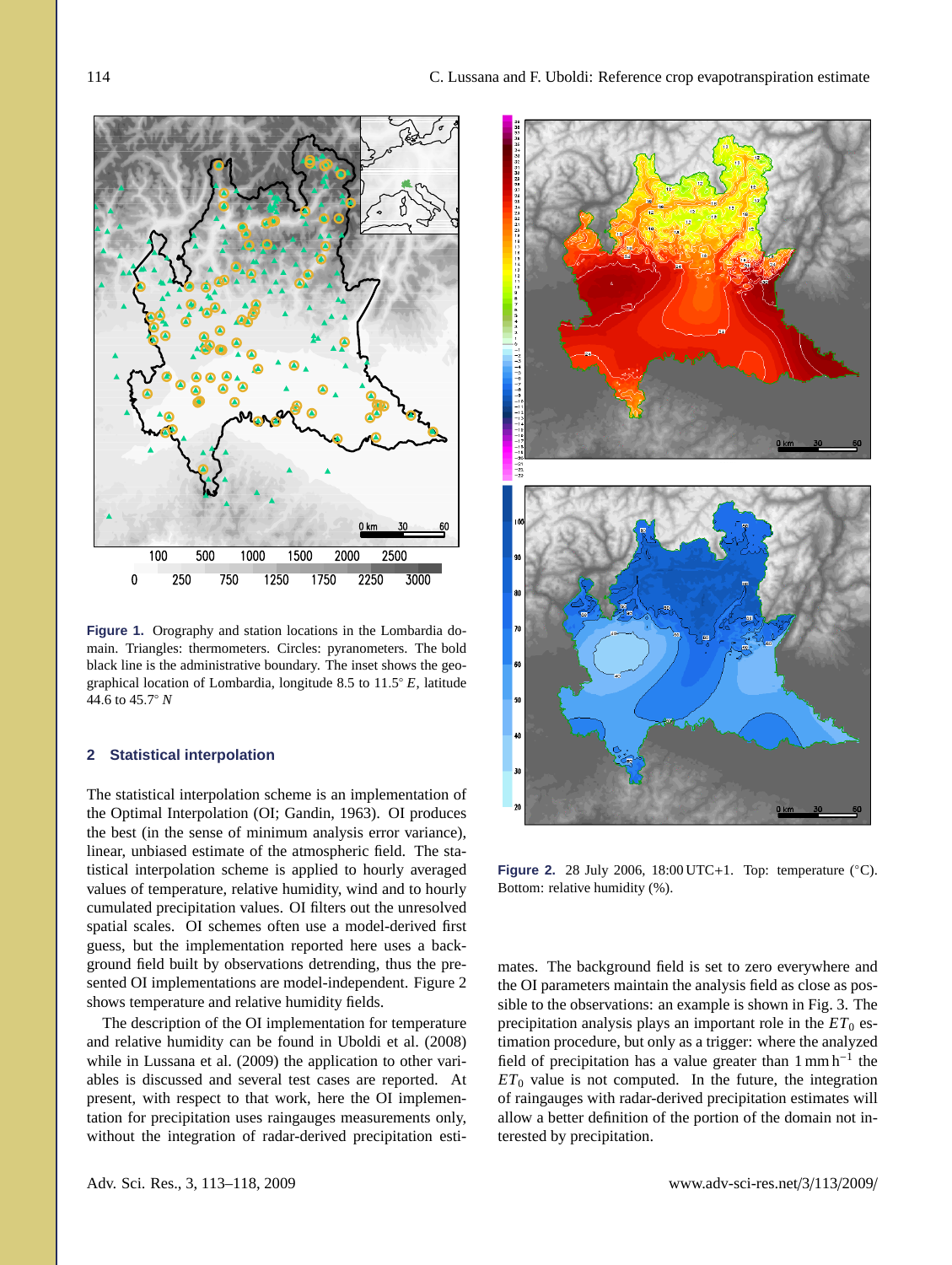

<span id="page-2-3"></span>**Figure 3.** 28 July 2006, 18:00 UTC+1. Precipitation rate (mm h<sup>−</sup><sup>1</sup> ). The observed values are reported at station locations.



**Figure 4.** 28 July 2006, 18:00 UTC+1. Solar global radiation  $(W m^{-2})$ .

# <span id="page-2-2"></span><span id="page-2-0"></span>**3 Turbulent fluxes estimation**

This Section presents a procedure to determine the surface moisture flux, using single-level meteorological data only. The moisture flux is intended as representative of an area rather than of a single roughness element. Due to the threedimensional nature of turbulent vortices, the assumption of



<span id="page-2-1"></span>**Figure 5.** 28 July 2006. Daily cumulated  $ET_0$  field (mm day<sup>-1</sup>) for the spatial domain of interest.

horizontal representativeness also imposes a constraint on the height above the ground where fluxes must be evaluated.

In fact, from the general Atmospheric Boundary Layer (ABL) theory, the Surface Layer (SL) (about 10% of the ABL vertical extension) can be divided in Roughness Sub-Layer (RSL) and Inertial Sub-Layer (ISL) [\(Garratt,](#page-4-4) [1994\)](#page-4-4). The  $RSL$  – the lower portion of the  $SL$  – contains the canopy layer. On the one hand, turbulence in the RSL is influenced by individual roughness elements and the turbulencerelated variables exhibit strong gradients in the vertical direction. On the other hand, turbulence in the ISL is influenced by the integrated effect of many roughness elements, thus the turbulence-related variables are representative of a larger area and the values of the turbulent fluxes are assumed to be constant with height. Most of Lombardia's automatic stations are located within the ISL (in practice, only urban stations lie within the RSL). The meteorological fields entering the procedure presented in the current session refer then to the ISL.

Based on the outlined structure of the SL, the evapotranspiration rate is defined as the net rate of passage of water vapor across a horizontal reference plane inside the ISL.

Turbulence is the most efficient mechanism to exchange momentum, energy and mass inside the ABL. In the framework of turbulence theory it is more convenient to deal with the energetic content associated to the moisture flux: the turbulent latent heat flux *H<sup>e</sup>* (W m<sup>−</sup><sup>2</sup> ). The evaporation rate *E*  $(\text{mm h}^{-1})$  can be obtained by using:

$$
E \propto \frac{H_e}{\lambda \rho_w} \tag{1}
$$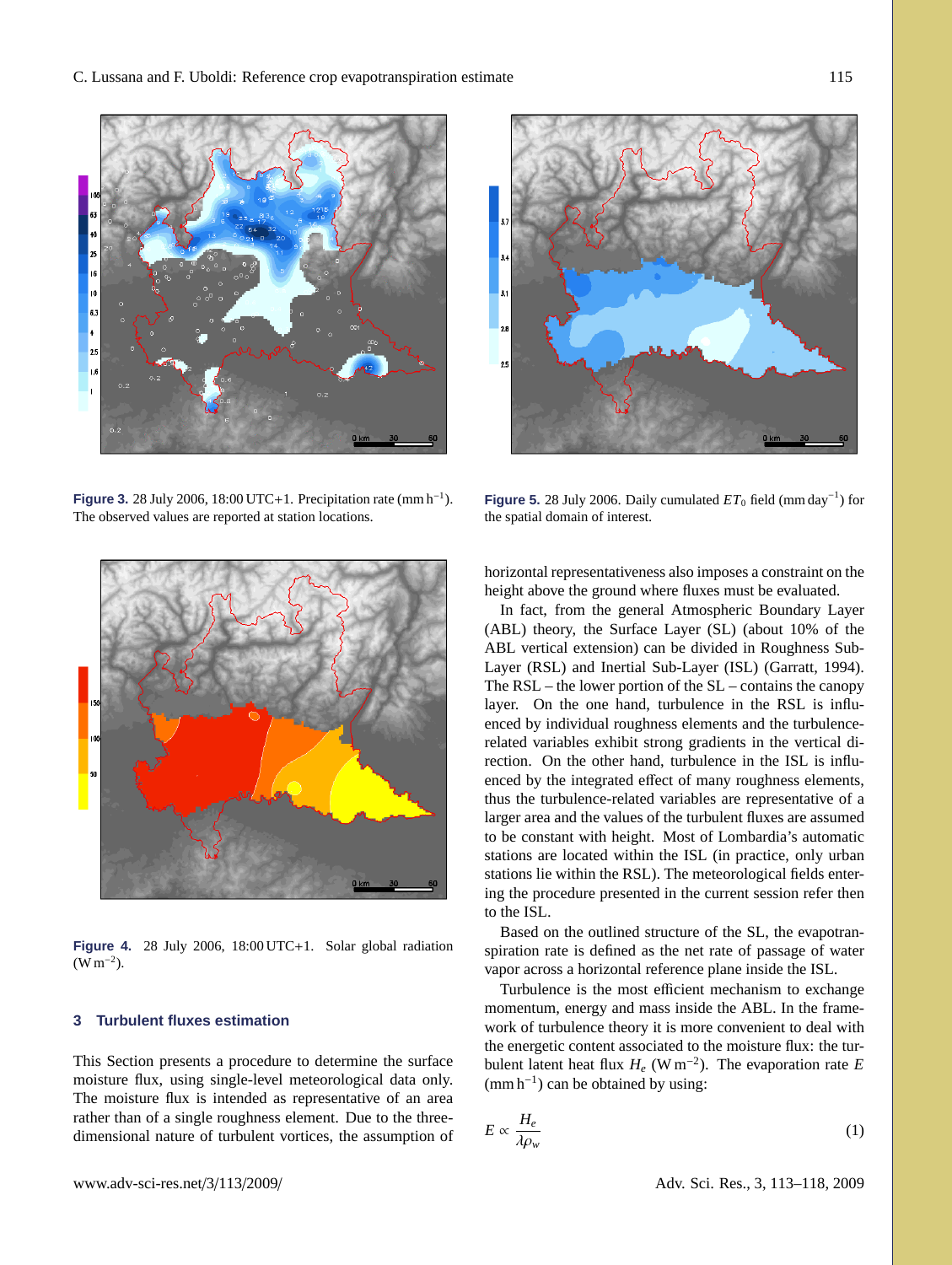where  $\lambda$  is the latent heat of evaporation and  $\rho_w$  is the density of water.

The main assumptions taken for this work are summarized in the following.

In order to make turbulence more tractable, without loosing its main features, it is customary to assume that, locally, the ergodic condition applies (horizontal homogeneity and stationarity for the averaged values of the meteorological variables). Furthermore, it is assumed that the wind vanish at the aerodynamic roughness length  $z_0$  – the bottom RSL boundary – as prescribed by the no-slip condition. Especially in case of tall canopies, also the zero-plane displacement height *d* must be introduced. Finally, the presence of ice and liquid water is not considered, then phase transitions are not taken into account.

The two turbulent heat fluxes, latent,  $H_e$ , and sensible,  $H_0$ , are related to the meteorological variables using the so-called scaling parameters:

$$
H_0 = -\rho c_p u_* T_* \tag{2}
$$

$$
H_e = -\rho \lambda u_* q_* \tag{3}
$$

Where  $\rho$  is the air density,  $c_p$  is the specific heat at constant pressure; *u*∗, *T*<sup>∗</sup> and *q*<sup>∗</sup> are the scaling parameters for momentum, temperature and specific humidity, respectively. These last three parameters are (vertically) constant through all the ISL.

In analogy with [Zdunkowski and Bott](#page-5-1) [\(2003\)](#page-5-1), the Monin-Obukhov Similarity Theory (MOST) for the SL allows computing the scaling parameters through the iterative procedure:

<span id="page-3-0"></span>
$$
u = \frac{u_*^{(n)}}{k} \left[ \ln \frac{z - d}{z_0} - \Psi_M \left( \frac{z - d}{L_*^{(n-1)}} \right) + \Psi_M \left( \frac{z_0}{L_*^{(n-1)}} \right) \right] (4)
$$

$$
T - T_0 = \frac{T_*^{(n)}}{k} \left[ \ln \frac{z - d}{z_0} - \Psi_H \left( \frac{z - d}{L_*^{(n-1)}} \right) + \Psi_H \left( \frac{z_0}{L_*^{(n-1)}} \right) \right] (5)
$$

$$
q - q_0 = \frac{q_*^{(n)}}{k} \left[ \ln \frac{z - d}{z_0} - \Psi_H \left( \frac{z - d}{L_*^{(n-1)}} \right) + \Psi_H \left( \frac{z_0}{L_*^{(n-1)}} \right) \right] (6)
$$

$$
L_*^{(n-1)} = \frac{T}{gk} \left( \frac{u_*^2}{T_*} \right)^{(n-1)}, \quad L_*^{(0)} = \infty \tag{7}
$$

Here *u*, *T* and *q* are the wind velocity, temperature and specific humidity, referred to the height above the ground *z* (in the ISL);  $k$  is the von Karman constant;  $L_*$  is the Monin-Obukhov length scale; *n* is the iteration index. The iteration stops when a prescribed accuracy for the *L*<sup>∗</sup> estimate is reached. The functions  $\Psi$  are the characteristic functions for momentum (*M*) and heat (*H*) [\(Beljaars and Holtslag,](#page-4-5) [1991\)](#page-4-5). The unknown temperature and specific humidity  $T_0$  and  $q_0$ are formally assigned to  $z_0$ , but they must be intended as two parameters characterizing the whole RSL.

In order to evaluate Eqs. [\(4\)](#page-3-0)–[\(7\)](#page-3-0),  $T_0$  and  $q_0$  are needed. To obtain their values, a number of approximations must be made. The most relevant is the hypothesis of proportionality between ISL's turbulent fluxes and the difference between RSL and ISL values for the correspondent meteorological variables:

$$
H_0 = \rho c_p \frac{T_0 - T}{r_H} \tag{8}
$$

<span id="page-3-1"></span>
$$
H_e = \rho \lambda \frac{q_s(T_0) - q}{r_V} \tag{9}
$$

The resistances  $r_H$  and  $r_V$  have the physical units of s m<sup>-1</sup>. Both Eqs. [\(8\)](#page-3-1) and [\(9\)](#page-3-1) implicitly assume steady conditions. Equation [\(9\)](#page-3-1) takes into account the evaporation originating from saturated surfaces in the RSL; the specific humidity difference in Eq. [\(9\)](#page-3-1) can be rewritten as a linearized function of temperature:

$$
q_s(T_0) - q = \Delta (T_0 - T) + \delta q \tag{10}
$$

Where <sup>∆</sup>≡∂*q<sup>s</sup>*/∂*<sup>T</sup>* is evaluated at a reference temperature between  $T_0$  and  $T$ . Moreover,  $\delta q \equiv q_s(T) - q$ .

Referring to [Monteith](#page-4-6) [\(1981\)](#page-4-6), the resistance  $r_H$  in Eq. [\(8\)](#page-3-1) is estimated by the aerodynamic resistance,  $r_H \simeq r_a$ , governing the diffusion of energy and masses between RSL and ISL. *r<sup>V</sup>* in Eq. [\(9\)](#page-3-1) is estimated as  $r_V \simeq r_a + r_s$ , where the surface resistance *r<sup>s</sup>* is introduced to account for the evaporation and transpiration processes in the RSL. In this work the "big-leaf" model is used: the canopy is treated as a plane located at the lower boundary of the RSL and the latent heat flux is determined by the evaporation of liquid water from the "big-leaf". With these assumptions, Eq. [\(9\)](#page-3-1) is replaced by:

$$
H_e = \rho \lambda \frac{\delta q_0}{r_s} \tag{11}
$$

where  $\delta q_0 \equiv q_s(T_0) - q_0$ .

A further relation between the turbulent heat fluxes can be obtained from the overall surface energy balance. By means of the prognostic equation for entalphy applied to the earth surface, the energy balance can be written as [\(Zdunkowski](#page-5-1) [and Bott,](#page-5-1) [2003\)](#page-5-1):

<span id="page-3-2"></span>
$$
R_n - G = H_0 + H_e \tag{12}
$$

Where  $R_n$  is the net radiation and G is the heat flux stored in the soil. The left-hand side defines the available energy. Equation [\(12\)](#page-3-2) is strictly valid for atmosphere-surface interface in case of bare soil. Nevertheless, Eq. [\(12\)](#page-3-2) is intended as the energy balance equation at the canopy top because the horizontal flux of energy due to advection and the rate of energy storage per unit area in the canopy layer are neglected. Therefore, the turbulent heat fluxes in Eq. [\(12\)](#page-3-2) are assumed to be fluxes in the ISL and are interpreted as surface fluxes.

The net radiation is estimated using the Net All-wave Radiation Parameterization model (NARP; Off[erle et al.,](#page-5-2) [2003\)](#page-5-2) while for *G* the expression  $G = \beta R_n$  is used ( $\beta = 0.1$  for daytime and  $\beta$ =0.5 nighttime).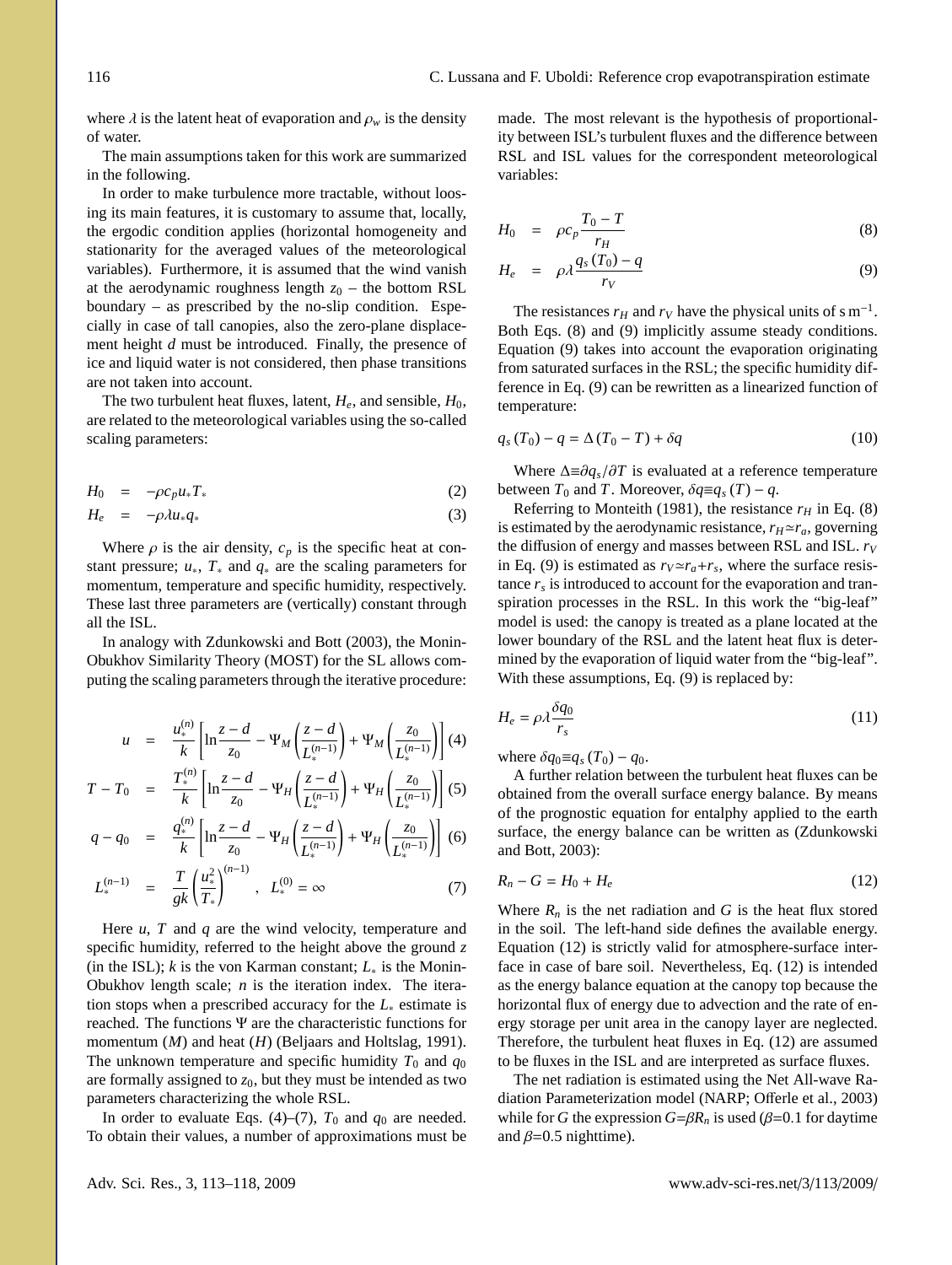By making use of Eqs.  $(8)$ – $(12)$ , the turbulent heat fluxes are computed as [\(deRooy and Holtslag,](#page-4-7) [1999\)](#page-4-7):

$$
H_e = \frac{\Delta}{\Delta + \gamma} (R_n - G) + \frac{\rho c_p}{(\Delta + \gamma) r_a} (\delta q - \delta q_0)
$$
(13)

<span id="page-4-8"></span>
$$
H_0 = \frac{\gamma}{\Delta + \gamma} (R_n - G) - \frac{\rho c_p}{(\Delta + \gamma) r_a} (\delta q - \delta q_0)
$$
(14)

Where  $\gamma = c_p/\lambda$  is the psychrometric constant. Equations [\(13\)](#page-4-8) and (14) are used to overcome the problem of eliminating and [\(14\)](#page-4-8) are used to overcome the problem of eliminating  $T_0$  and  $q_0$  inside the iterative procedure of Eqs. [\(4\)](#page-3-0)–[\(7\)](#page-3-0). The iterative procedure is then rewritten as:

$$
u = \frac{u_*^{(n)}}{k} \left[ \ln \frac{z - d}{z_0} - \Psi_M \left( \frac{z - d}{L_*^{(n-1)}} \right) + \Psi_M \left( \frac{z_0}{L_*^{(n-1)}} \right) \right] (15)
$$
  

$$
r_a^{(n)} = \frac{1}{ku_*^{(n)}} \left[ \ln \frac{z - d}{z_0} - \Psi_H \left( \frac{z - d}{L_*^{(n-1)}} \right) + \Psi_H \left( \frac{z_0}{L_*^{(n-1)}} \right) \right] (16)
$$

$$
\delta q_0^{(n)} = \frac{\frac{\Delta}{\Delta + \gamma} (R_n - G) + \frac{\rho c_p}{(\Delta + \gamma) r_a^{(n)}} \delta q}{\frac{\rho A}{r} + \frac{\rho c_p}{(\Delta + \gamma) r_a^{(n)}}} \tag{17}
$$

$$
H_0^{(n)} = \frac{\rho A}{r_s} + \frac{\rho c_p}{(\Delta + \gamma) r_a^{(n)}}
$$
  
\n
$$
H_0^{(n)} = \frac{\gamma}{\Delta + \gamma} (R_n - G) - \frac{\rho c_p}{(\Delta + \gamma) r_a^{(n)}} \left( \delta q - \delta q_0^{(n)} \right) (18)
$$

$$
\Delta + \gamma \stackrel{(1)}{\sim} (\Delta + \gamma) r_a^{(n)} \stackrel{(2q \to q_0)}{\sim} \tag{10}
$$

$$
T_*^{(n)} = -\frac{H_0}{\rho c_p u_*^{(n)}}
$$
(19)

$$
L_*^{(n-1)} = \frac{T}{gk} \left( \frac{u_*^2}{T_*} \right)^{(n-1)}, \quad L_*^{(0)} = \infty \tag{20}
$$

For the iterative procedure, the three parameters  $z_0$ , *d* and  $r_s$ need to be specified. Moreover, the albedo of the surface is required by the NARP model.

## <span id="page-4-1"></span>**4** *ET***<sup>0</sup> estimation**

The general method presented in Sect. [3](#page-2-2) allows estimating the turbulent heat fluxes from single-level meteorological data. In order to obtain  $ET_0$ , the parameters in the procedure must be properly initialized. In [Allen et al.](#page-4-0) [\(1998\)](#page-4-0) the reference crop is defined as grass with height  $h = 0.12$ m and albedo equals to 0.23. Furthermore, the relation for the surface roughness parameters are indicated as  $z_0=0.123 h$  and  $d=2/3 h$ . With respect to the  $r<sub>s</sub>$  value, in a review of the FAO method for hourly period [Allen et al.](#page-4-9) [\(2006\)](#page-4-9) suggest using  $r_s$ =50 s m<sup>-1</sup> during daytime and  $r_s$ =200 s m<sup>-1</sup> during nighttime. The  $ET_0$  value is not computed for grid points where the hourly precipitation rate is greater than  $1 \text{mm h}^{-1}$  because in case of rain the assumptions made in Sect. [3](#page-2-2) are not justified. Figure [5](#page-2-1) shows a field of daily cumulated *ET*0, obtained by summing up the hourly  $ET_0$  estimates.

#### **5 Conclusions**

The presented procedure for  $ET_0$  estimation relies on the availability of interpolated meteorological fields and combines these fields with a model for turbulent fluxes estimation near the ground, properly initialized.

The amount of information that contribute to the production of a  $ET_0$  hourly field is remarkable, in consideration of the domain extension. In fact, about one thousand of meteorological observations are used every hour. The quality of the input meteorological fields is of crucial importance. The OI implementations for the meteorological variables provide reliable and detailed meteorological fields. However, the estimate of solar global radiation over the domain must be improved.

The outputs of the turbulent fluxes estimation model must be compared with experimental data. Nevertheless, preliminary qualitative evaluations are very encouraging.

In principle, the turbulent fluxes estimation procedure could be set up to obtain the real evapotranspiration rate for the actual crop. This would imply a more complex treatment of both the available geographical information and the vegetation behaviour, as a consequence several complementary parameters would need to be tuned. It would be thus possible to compare hourly estimates with the evapotranspiration estimates obtained using, for example, the approach of [Allen](#page-4-9) [et al.](#page-4-9) [\(2006\)](#page-4-9), then possibly obtain some insights about crop coefficient values.

Edited by: E. Koch Reviewed by: two anonymous referees

# **References**

- <span id="page-4-0"></span>Allen, R. G., Pereira, L. S., Raes, D., and Smith, M.: Crop evapotranspiration – Guidelines for computing crop water requirements – FAO Irrigation and drainage paper 56, FAO – Food and Agriculture Organization of the United Nations, 1998.
- <span id="page-4-9"></span>Allen, R. G., Pruitt, W. O., Wright, J. L., Howell, T. A., Ventura, F., Snyder, R., Itenfisu, D., Steduto, P., Berengena, J., Yrisarry, J. B., Smith, M., Pereira, L. S., Raes, D., Perrier, A., Alves, I., Walter, I., and Elliott, R.: A recommendation on standardized surface resistance for hourly calculation of reference ETo by the FAO56 Penman-Monteith method, Agricultural Water Management, 81, 1–22, 2006.
- <span id="page-4-5"></span>Beljaars, A. and Holtslag, A.: Flux parameterization over land surfaces for atmospheric models, J. Appl. Meteorol., 30, 327–341, 1991.
- <span id="page-4-7"></span>deRooy, W. C. and Holtslag, A.: Estimation of Surface Radiation and Energy Flux Densities from Single-Level Weather Data, J. Appl. Meteorol., 38, 526–540, 1999.
- <span id="page-4-2"></span>Gandin, L. S.: Objective Analysis of Meteorological Fields, Gidromet, Leningrad. English translation by Israeli Program for Scientific Translations, Jerusalem, 1963.
- <span id="page-4-4"></span>Garratt, J.: The atmospheric boundary layer, Cambridge University Press, 1994.
- <span id="page-4-3"></span>Lussana, C., Salvati, M. R., Pellegrini, U., and Uboldi, F.: Efficient high-resolution 3-D interpolation of meteorological variables for operational use, Adv. Sci. Res., 3, 105–112, 2009.
- <span id="page-4-6"></span>Monteith, J.: Evaporation and surface temperature, Q. J. Roy. Meteorol. Soc., 107, 1–27, 1981.